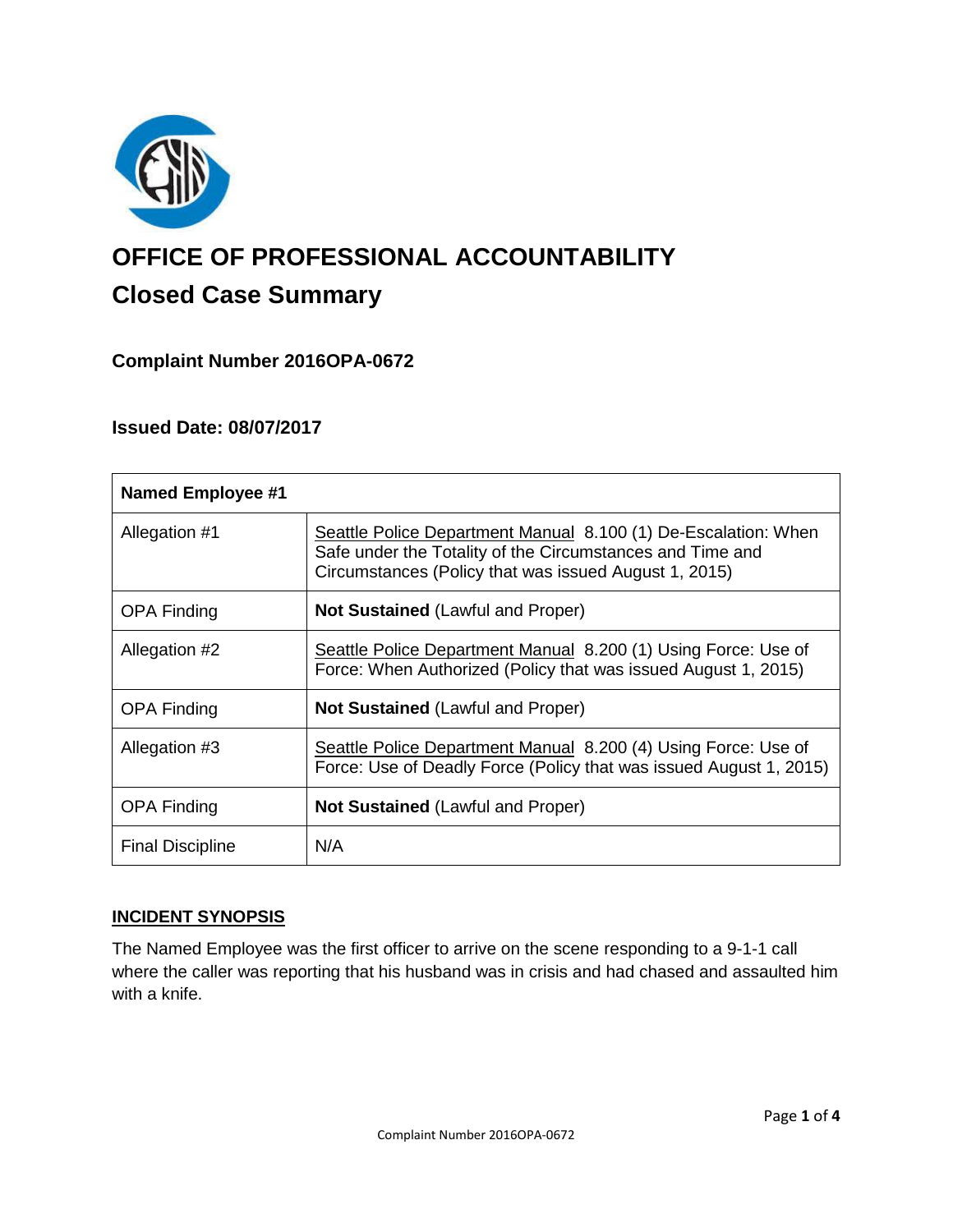#### **COMPLAINT**

It was alleged that the Named Employee may have violated SPD Manual policies related to De-Escalation 8.100 (1) and Use of Force 8.200 (1) and (4) when she used deadly force in a lethal force encounter.

## **INVESTIGATION**

The OPA investigation included the following actions:

- 1. Review of the complaint memo
- 2. Search for and review of all relevant records and other evidence
- 3. Review of In-Car Videos
- 4. Interviews of SPD employees

## **ANALYSIS AND CONCLUSION**

SPD policy requires officers, when "safe and feasible under the totality of the circumstances" to "attempt to slow down or stabilize the situation so that more time, options and resources are available for incident resolution" (8.100(1)). The purpose of an officer attempting to use "deescalation tactics and techniques" is to "seek to minimize the likelihood of the need to use force during an incident and increase the likelihood of voluntary compliance." In the case at hand, the Named Employee was the first officer to arrive on the scene and she immediately made contact with the person who had called 9-1-1 (the caller) reporting that his husband was in crisis and had chased and assaulted him with a knife. Within just a few seconds, the Named Employee saw the caller's husband (the subject) walking towards the Named Employee and the caller. The subject had two large knives in his hands, each held so that the tips of the knives were pointing toward the Named Employee and the caller. The Named Employee immediately began attempts to reduce any threat presented by the subject to decrease the possibility she (the Named Employee) might have to use deadly force to protect the caller and herself. The evidence from the Force Investigation Team (FIT) investigation clearly documented that the Named Employee gave eight commands to drop the knives. She said this in a clear and loud voice. The Named Employee also drew her handgun when she first saw the subject approaching with the knives in his hands. In her FIT and OPA interviews, the Named Employee clearly articulated that, as the subject was walking steadily towards her, the primary concern in her mind was the safety of the caller. The Named Employee knew, from the information she received from Dispatch while she was on her way to the call, that the subject had made threats against the caller and assaulted him with a knife. As the subject came steadily closer to the Named Employee, he simultaneously was advancing on the caller who was standing about two feet behind the Named Employee and cradling a small dog in his arms. Given the circumstances facing the Named Employee at that moment, she reasonably feared that the subject might suddenly sprint toward the caller and slash one or both of them; or that the subject might throw the knives at the caller and/or the Named Employee. At this time, the Named Employee was the only police officer on foot at the scene. As the Named Employee was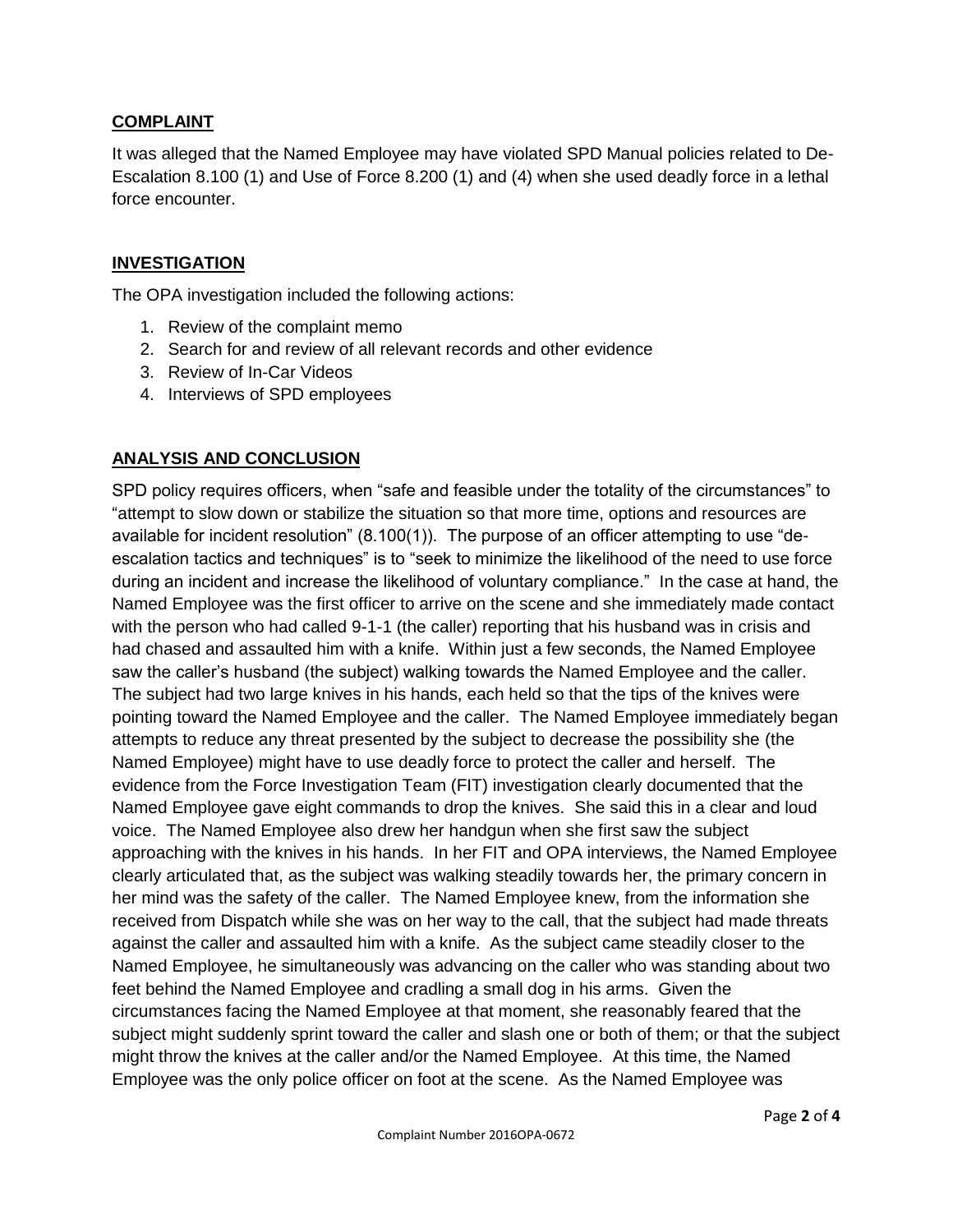shouting at the subject to drop the knives, a second officer arrived and positioned himself standing literally shoulder-to-shoulder with the Named Employee. This second officer drew his Taser and pointed it at the subject. As the subject continued to advance on the caller and the two officers, the second officer verbalized a Taser warning to the subject. The warning is required, when feasible, and a tactic trained by SPD for officers to use before deploying a Taser in hopes of gaining compliance without the need for force. The intent is to get the subject to focus on the Taser and change his behavior. However, before the second officer could complete his Taser warning, the Named Employee fired her first shot at the subject.

Given the level of threat posed by the two large knives being held by the subject combined with his failure to drop the knives and/or stop advancing, the OPA Director found it was no longer "safe and feasible" for the Named Employee to attempt further efforts at de-escalation. The Named Employee judged that her duty to protect the caller and the second officer, along with her right to defend herself, compelled her to act at that moment.

SPD Policy 8.200(1) states, "an officer shall use only the force reasonable, necessary, and proportionate to effectively bring an incident or person under control, while protecting the lives of the officer or others." In the analysis of allegation #1, above, the OPA Director articulated why it was necessary for the Named Employee to use force to stop the immediate and escalating deadly threat posed by the subject armed with two knives. Had the subject dropped the knives and/or ceased his steady advance on the Named Employee, the caller and the second officer, it is possible no force would have been necessary. Similarly, the circumstances made force not only reasonable, but at some point imperative if the Named Employee was to fulfill her sworn duty to protect the caller from the deadly threat. Finally, SPD trains its officers to meet deadly force with deadly force. This is not to say that the Named Employee could not have chosen to attempt a lower level of force before resorting to deadly force. However, the SPD policy does not require an officer to use the lowest level of force available in a given circumstance. The policy requires that the force used must be proportional. This concept of proportionality is defined in 8.200(1) in the following manner:

*To be proportional, the level of force applied must reflect the totality of circumstances surrounding the situation at hand, including the nature and immediacy of any threats posed to officers and others. Officers must rely on training, experience, and assessment of the situation to decide an appropriate level of force to be applied. Reasonable and sound judgment will dictate the force option to be employed. Proportional force does not require officers to use the same type or amount of force as the subject. The more immediate the threat and the more likely that the threat will result in death or serious physical injury, the greater the level of force that may be proportional, objectively reasonable, and necessary to counter it.*

Taking all the facts and evidence available from the FIT and OPA investigations, the OPA Director found that the Named Employee's use of deadly force in this particular circumstance was reasonable, necessary and proportional.